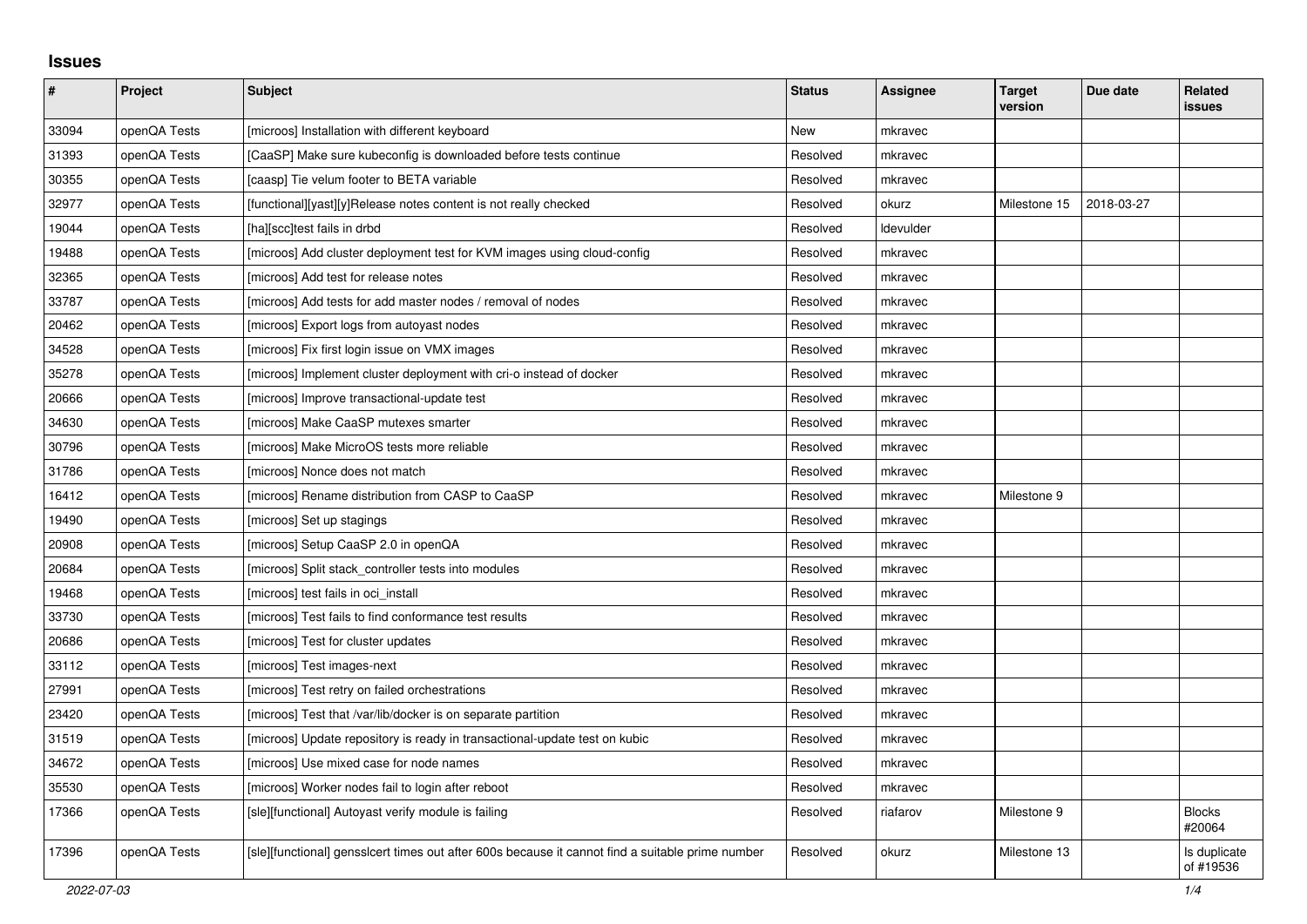| $\pmb{\#}$ | Project        | <b>Subject</b>                                                                                                                                | <b>Status</b> | <b>Assignee</b> | <b>Target</b><br>version | Due date   | <b>Related</b><br><b>issues</b> |
|------------|----------------|-----------------------------------------------------------------------------------------------------------------------------------------------|---------------|-----------------|--------------------------|------------|---------------------------------|
| 31033      | openQA Tests   | [sle][functional][sle12sp4][medium] test fails in remote_target - mirror repo added to settings with<br>"Media1" but folder is called "Media" | Resolved      | riafarov        | Milestone 14             | 2018-02-13 |                                 |
| 18558      | openQA Tests   | [sle][functional][u][hard][investigation] Snapper tests run too long                                                                          | Resolved      | SLindoMansilla  | Milestone 17             | 2018-07-03 | Related to<br>#31351            |
| 17358      | openQA Tests   | [sle][functional]Text is mistyped in yast2 i module                                                                                           | Resolved      |                 | Milestone 11             | 2017-11-08 |                                 |
| 16216      | openQA Tests   | [sles][functional] gedit can be unreliable trying to close the "save"-dialog (wait_screen_change)                                             | Resolved      | okurz           |                          |            |                                 |
| 17420      | openQA Tests   | [sles][functional][s390x] Test fails in vnc_two_passwords                                                                                     | Resolved      | okurz           |                          |            |                                 |
| 14198      | openQA Tests   | [sles][functional]Licenses are not displayed for add-ons installed from network                                                               | Resolved      | okurz           |                          |            |                                 |
| 13598      | openQA Tests   | [sles][functional]Test module sles+extratests has inconsistent results                                                                        | Resolved      | zluo            | Milestone 7              |            |                                 |
| 16612      | openQA Tests   | Autoyast installation does not have second stage on CaaSP                                                                                     | Resolved      | mkravec         |                          |            |                                 |
| 14164      | openQA Tests   | Autoyast license test use wrong devices                                                                                                       | Resolved      | mkravec         |                          |            |                                 |
| 13212      | openQA Tests   | Bernhard user is not default login choice                                                                                                     | Resolved      | dzyuzin         |                          |            |                                 |
| 11656      | openQA Tests   | Check that system can not be installed without accepting the license                                                                          | Resolved      | mkravec         |                          |            |                                 |
| 13698      | openQA Tests   | Crash test is failing                                                                                                                         | Resolved      | michalnowak     |                          |            |                                 |
| 12878      | openQA Project | Displayed needle does not change on selection                                                                                                 | Resolved      |                 |                          |            |                                 |
| 11310      | openQA Tests   | fix failing update tests                                                                                                                      | Resolved      | mkravec         |                          |            |                                 |
| 15574      | openQA Tests   | Fix generated autoyast profile or test module                                                                                                 | Resolved      |                 |                          |            |                                 |
| 33676      | openQA Project | Group results by group name, not build number in parent_group_overview                                                                        | Resolved      | ilausuch        | <b>Current Sprint</b>    |            |                                 |
| 19618      | openQA Tests   | Grub2 needle is not matched after reboot                                                                                                      | Resolved      | qmsu            |                          |            | Related to<br>#19242            |
| 14050      | openQA Project | Job does not publish hdd                                                                                                                      | Resolved      |                 | Milestone 6              |            |                                 |
| 17376      | openQA Tests   | Login check types types invalid characters                                                                                                    | Resolved      | michalnowak     |                          |            |                                 |
| 13726      | openQA Tests   | Multipath tests fail after completion                                                                                                         | Resolved      |                 |                          |            |                                 |
| 16110      | openQA Tests   | Network restart detection in yast2_lan_restart is not reliabe                                                                                 | Resolved      | dzedro          |                          |            |                                 |
| 13214      | openQA Tests   | Next button is ignored in user_settings but works on second try                                                                               | Resolved      | mkravec         |                          |            | Related to<br>#14102            |
| 11816      | openQA Project | Openga jobs won't start after updating perl-json-xs to verison 3.02                                                                           | Resolved      | nadvornik       |                          |            |                                 |
| 14828      | openQA Tests   | Registration uses invalid key aarch64                                                                                                         | Resolved      |                 |                          |            |                                 |
| 17546      | openQA Tests   | Set up SLES-JeOS-SP3 in openQA                                                                                                                | Resolved      | mkravec         |                          |            |                                 |
| 13600      | openQA Tests   | Shutdown action is not completed                                                                                                              | Resolved      | okurz           |                          |            |                                 |
| 15586      | openQA Tests   | Tar fails because file changed during archive creation                                                                                        | Resolved      | okurz           |                          |            |                                 |
| 15578      | openQA Tests   | Test fails in glxgears - command does not exist because packagekit was masked during package<br>installation                                  | Resolved      | okurz           | Milestone 4              |            | Related to<br>#13004            |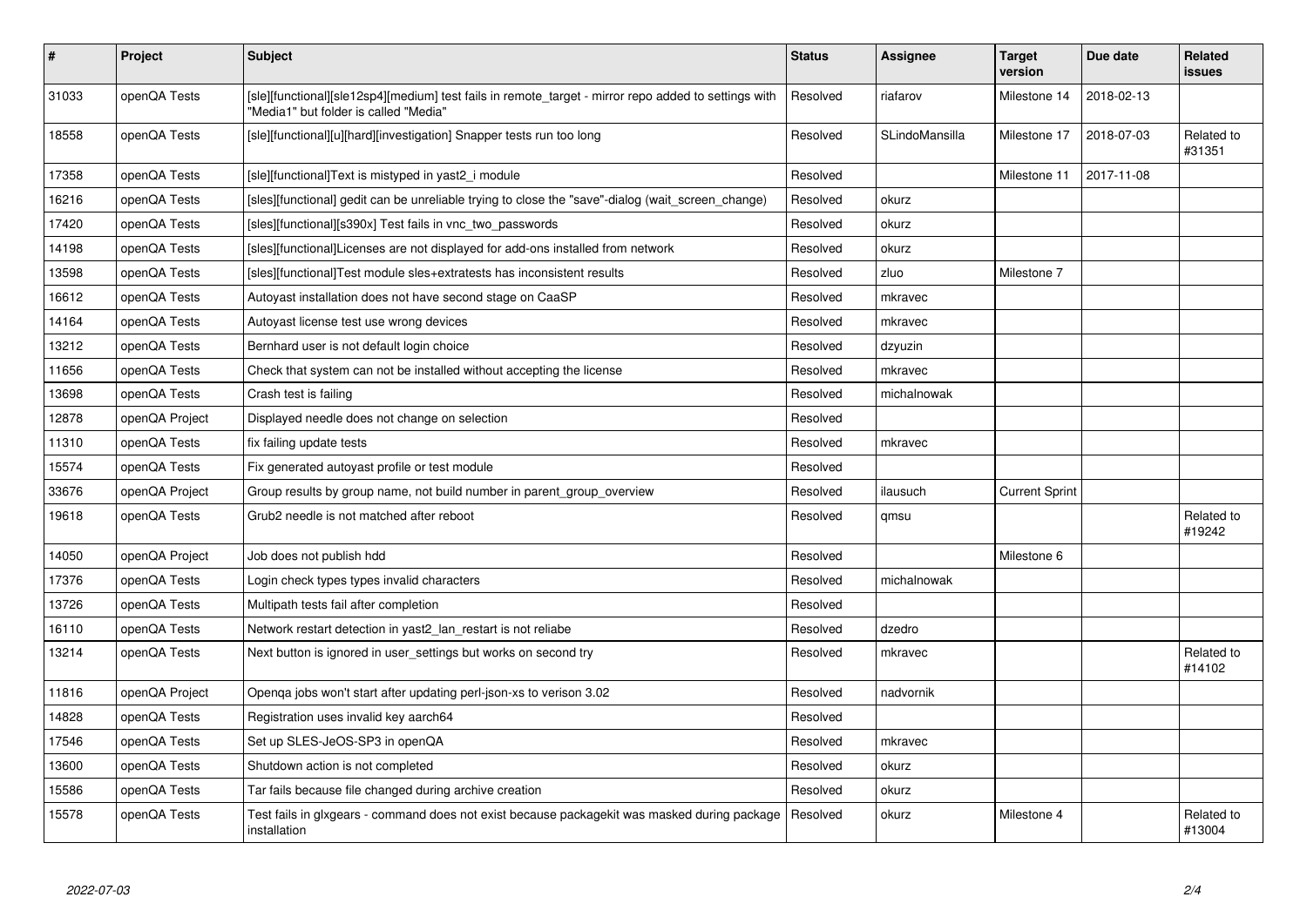| $\pmb{\#}$ | Project      | <b>Subject</b>                                                              | <b>Status</b> | <b>Assignee</b> | <b>Target</b><br>version | Due date | Related<br>issues                                |
|------------|--------------|-----------------------------------------------------------------------------|---------------|-----------------|--------------------------|----------|--------------------------------------------------|
| 16368      | openQA Tests | Test fails in online_migration_setup                                        | Resolved      | mitiao          |                          |          | Related to<br>#16718                             |
| 16364      | openQA Tests | Test fails in register_system because of short timeout                      | Resolved      | mitiao          |                          |          |                                                  |
| 16212      | openQA Tests | Test fails in vnc_two_passwords                                             | Resolved      | mkravec         |                          |          |                                                  |
| 16054      | openQA Tests | Test fails in yast2_nis after job restart                                   | Resolved      | mkravec         |                          |          |                                                  |
| 16056      | openQA Tests | Test fails in yast2_tftp                                                    | Resolved      | michalnowak     |                          |          |                                                  |
| 17844      | openQA Tests | Test mysql_srv is not reliable                                              | Resolved      | okurz           |                          |          |                                                  |
| 16208      | openQA Tests | Test results are inconsistent in yast2_http                                 | Resolved      | zluo            |                          |          |                                                  |
| 16210      | openQA Tests | Test results are inconsistent in yast2_samba                                | Resolved      | michalnowak     |                          |          |                                                  |
| 19056      | openQA Tests | Tests try to create filesystem on root partition instead of additional disk | Resolved      | okurz           |                          |          | Related to<br>#19380, Has<br>duplicate<br>#19256 |
| 9526       | openQA Tests | Use tests not specific to JeOS for all SUSE distributions                   | Resolved      | mkravec         |                          |          |                                                  |
| 17374      | openQA Tests | Used repository does not exist on download.suse.de                          | Resolved      | michalnowak     |                          |          |                                                  |
| 13708      | openQA Tests | xterm fails to start during sleep                                           | Resolved      | mkravec         |                          |          |                                                  |
| 13784      | openQA Tests | yast2_ftp test is failing on invalid certificate                            | Resolved      | mkravec         |                          |          |                                                  |
| 13700      | openQA Tests | yast2_i test failing on low timeout                                         | Resolved      | mkravec         |                          |          |                                                  |
| 14824      | openQA Tests | yast2_i test finishes with invalid characters                               | Resolved      | dzedro          |                          |          |                                                  |
| 13710      | openQA Tests | yast2_lan fails on script_sudo matching previous password prompt            | Resolved      | mkravec         |                          |          |                                                  |
| 16098      | openQA Tests | yast2_lan_restart test has soft_failures referencing fixed bugs             | Resolved      | mkravec         |                          |          |                                                  |
| 31390      | openQA Tests | [CaaSP] Retry if update fails                                               | Closed        | mkravec         |                          |          |                                                  |
| 31588      | openQA Tests | [microos] Add MicroOS role test into openQA                                 | Closed        | mkravec         |                          |          |                                                  |
| 35613      | openQA Tests | [microos] Test fails to reboot                                              | Closed        | mkravec         |                          |          |                                                  |
| 35137      | openQA Tests | [microos] Test openQA workers realiability under load                       | Closed        | mkravec         |                          |          |                                                  |
| 9656       | openQA Tests | Add name to RAID array during partitioning                                  | Closed        | mkravec         |                          |          |                                                  |
| 13210      | openQA Tests | OpenQA is testing SP1 instead of SP2                                        | Closed        | mkravec         |                          |          | Is duplicate<br>of #13156                        |
| 33790      | openQA Tests | [microos] Add test for container registry                                   | Rejected      | mkravec         |                          |          |                                                  |
| 30802      | openQA Tests | [microos] Add test for kured reboot method                                  | Rejected      | mkravec         |                          |          |                                                  |
| 31468      | openQA Tests | [microos] Cloud-config for VMX images has outdated repository               | Rejected      | mkravec         |                          |          |                                                  |
| 34627      | openQA Tests | [microos] Fix race condition when using certificate that is still generated | Rejected      | mkravec         |                          |          |                                                  |
| 35982      | openQA Tests | [microos] Properly check that nodes are UP after reboot                     | Rejected      | mkravec         |                          |          |                                                  |
| 36135      | openQA Tests | [microos] Update cloud-config ntp section                                   | Rejected      | mkravec         |                          |          |                                                  |